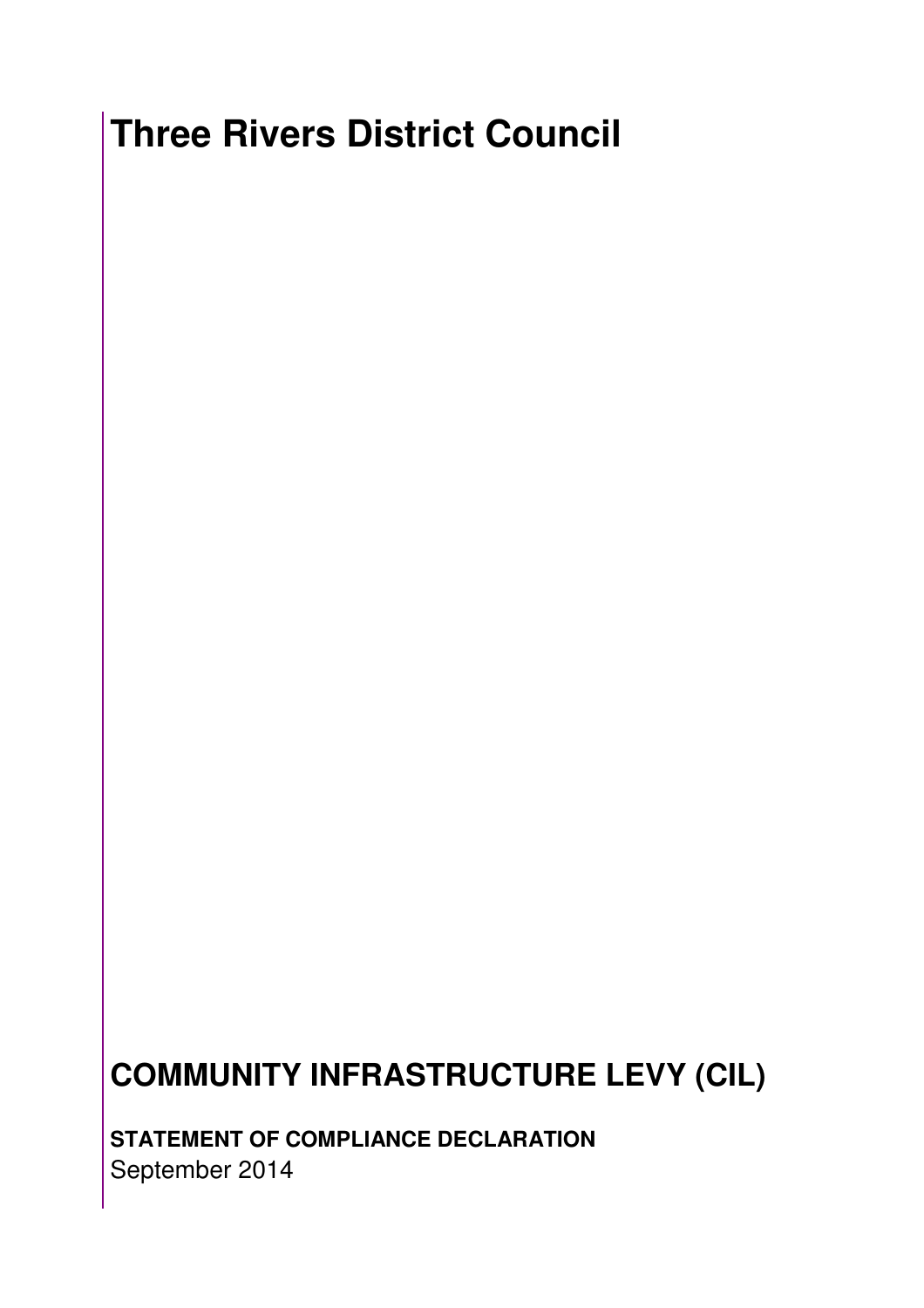## **Declaration under Section 212(4) of the Planning Act 2008**

This statement has been produced to demonstrate that Three Rivers District Council has complied with the requirements set out in the Planning Act 2008, the Community Infrastructure Levy Regulations 2010 (as amended) and DCLG CIL Guidance. The following table summarises how the Council has complied with the legislative requirements for the introduction of CIL.

| <b>Planning Act 2008</b>                                           |                                                                                                                                                                                                                                                                                                                                                                                                                                                                                                                                                                                                                                                                                        |  |
|--------------------------------------------------------------------|----------------------------------------------------------------------------------------------------------------------------------------------------------------------------------------------------------------------------------------------------------------------------------------------------------------------------------------------------------------------------------------------------------------------------------------------------------------------------------------------------------------------------------------------------------------------------------------------------------------------------------------------------------------------------------------|--|
| Paragraph<br>211                                                   | In setting the rates and preparing the Draft Charging Schedule, Three Rivers<br>District Council had regard to the actual and expected costs of infrastructure:<br>the economic viability of development, other actual or expected sources of<br>funding for infrastructure, the expected administration expenses in connection<br>with CIL and Statutory Guidance.                                                                                                                                                                                                                                                                                                                    |  |
|                                                                    | Three Rivers District Council consulted a range of stakeholders in preparing the<br>Draft Charging Schedule with consultations taking place as follows:                                                                                                                                                                                                                                                                                                                                                                                                                                                                                                                                |  |
|                                                                    | Preliminary Draft Charging Schedule - 21st December 2012 to 15th February<br>2013                                                                                                                                                                                                                                                                                                                                                                                                                                                                                                                                                                                                      |  |
|                                                                    | Draft Charging Schedule $-4^{th}$ July 2014 to $4^{th}$ August 2014                                                                                                                                                                                                                                                                                                                                                                                                                                                                                                                                                                                                                    |  |
| Paragraph<br>212                                                   | Three Rivers District Council has appointed the Planning Inspectorate to<br>examine the Draft Charging Schedule, as an appropriate independent body that<br>has appropriately qualified and experienced Examiners.                                                                                                                                                                                                                                                                                                                                                                                                                                                                     |  |
|                                                                    | All persons who have submitted representations about the Draft Charging<br>Schedule have been given the opportunity to request to be heard by the<br>Examiner.                                                                                                                                                                                                                                                                                                                                                                                                                                                                                                                         |  |
|                                                                    | The following appropriate, available evidence has informed the Draft Charging<br>Schedule:                                                                                                                                                                                                                                                                                                                                                                                                                                                                                                                                                                                             |  |
|                                                                    | Three Rivers Core Strategy (October 2011)<br>Infrastructure Delivery Plan (2012)<br>Stage 1 Viability assessment (September 2012)<br>Stage 2 Viability Assessment (November 2012)<br>Stage 2 Viability Assessment Update (May 2014)<br>Hertfordshire County Council Draft IDP (2014)<br>Infrastructure Funding Gap Assessment (September 2014)<br>Three Rivers Regulation 123 List (October 2014)<br>Site Allocations LDD (September 2014)<br>Representations on the Preliminary Draft Charging Schedule consultation (21st<br>December 2012 to 15th February 2013)<br>Representations on the Draft charging Schedule consultation (4 <sup>th</sup> July 2014 to<br>$4th$ August 2014) |  |
|                                                                    | This Statement of Compliance with the CIL Regulations and Guidance was<br>approved by Council on the 16 September 2014.                                                                                                                                                                                                                                                                                                                                                                                                                                                                                                                                                                |  |
| <b>Community Infrastructure levy Regulations 2010 (as amended)</b> |                                                                                                                                                                                                                                                                                                                                                                                                                                                                                                                                                                                                                                                                                        |  |
| Regulation<br>12                                                   | The Draft Charging Schedule contains the information required by the<br>Regulations, namely:                                                                                                                                                                                                                                                                                                                                                                                                                                                                                                                                                                                           |  |
|                                                                    | a) the name of the Charging Authority (Three Rivers)                                                                                                                                                                                                                                                                                                                                                                                                                                                                                                                                                                                                                                   |  |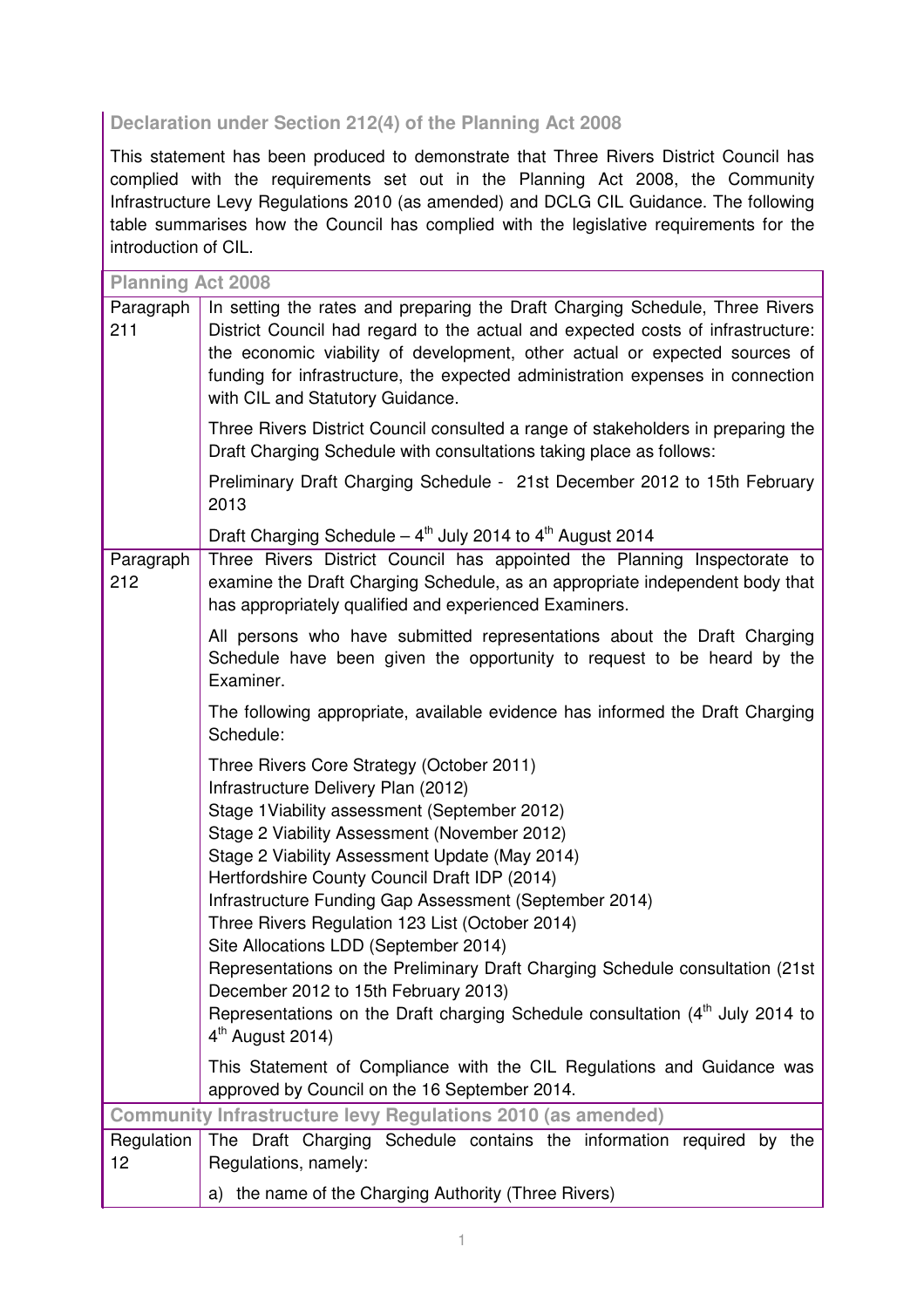|                  | b) the rate (in pounds per square metre) at which CIL is charged within the<br>authority's area<br>the location and boundaries of the zones for differential rates, on an<br>C)<br>Ordnance Survey base showing grid lines and references, and<br>d) an explanation of how the chargeable amount will be calculated.                                                                                                                                                                                                                                                                                                                                                         |
|------------------|------------------------------------------------------------------------------------------------------------------------------------------------------------------------------------------------------------------------------------------------------------------------------------------------------------------------------------------------------------------------------------------------------------------------------------------------------------------------------------------------------------------------------------------------------------------------------------------------------------------------------------------------------------------------------|
|                  | The date of approval, the date the charges take effect and a statement of its<br>publication in accordance with the CIL Regulations and Planning Act 2008 will<br>all be published on the completed Charging Schedule.                                                                                                                                                                                                                                                                                                                                                                                                                                                       |
| Regulation<br>13 | Three Rivers District Council's differential levy rates are compliant with<br>Regulation 13 which enables charging authorities to set differential rates<br>(including nil rates) by location, type and scale of development.                                                                                                                                                                                                                                                                                                                                                                                                                                                |
| Regulation<br>14 | In setting differential rates, Three Rivers District Council ahs complied with<br>Regulation 14 (a) which requires that it 'must aim to strike the appropriate<br>balance between (a) the desirability of funding from CIL (in whole or on part) the<br>actual and expected estimated total cost of infrastructure required to support the<br>development of its area taking into account other actual and expected sources<br>of funding: and (b) the potential effects (taken as a whole) of the imposition of<br>CIL on the economic viability of development across its area.                                                                                            |
|                  | The following appropriate, available evidence has informed the Draft Charging<br>Schedule:                                                                                                                                                                                                                                                                                                                                                                                                                                                                                                                                                                                   |
|                  | Three Rivers Core Strategy (October 2011)<br>Infrastructure Delivery Plan (2012)<br>Stage 1 Viability assessment (September 2012)<br>Stage 2 Viability Assessment (November 2012)<br>Stage 2 Viability Assessment Update (May 2014)<br>Hertfordshire County Council Draft IDP (2014)<br>Infrastructure Funding Gap Assessment (September 2014)<br>Three Rivers Regulation 123 List (October 2014)<br>Site Allocations LDD (September 2014)<br>Representations on the Preliminary Draft Charging Schedule consultation (21st<br>December 2012 to 15th February 2013)<br>Representations on the Draft charging Schedule consultation $(4th$ July 2014 to<br>$4th$ August 2014) |
|                  | This matter was considered by Council on the 16 September 2014.                                                                                                                                                                                                                                                                                                                                                                                                                                                                                                                                                                                                              |
| Regulation<br>15 | A Preliminary Draft Charging Schedule was approved by the Executive on the<br>3 <sup>rd</sup> December 2013. It was published on the 21 <sup>st</sup> December 2013, together with<br>the accompanying evidence base for public consultation. Consultation was<br>undertaken between 21st December 2012 and 15th February 2013 with the<br>prescribed consultation bodies.                                                                                                                                                                                                                                                                                                   |
|                  | Letters inviting representations and containing copies of the CIL PDCS were<br>sent to the consultation bodies (including adjoining Local Planning<br>Authorities/County Council/Parish Councils/persons who are resident and those<br>carrying on business/voluntary bodies and those representing the interests of<br>persons carrying out business in the Three Rivers area).                                                                                                                                                                                                                                                                                             |
|                  | The Council invited representations from persons and organisations who were                                                                                                                                                                                                                                                                                                                                                                                                                                                                                                                                                                                                  |